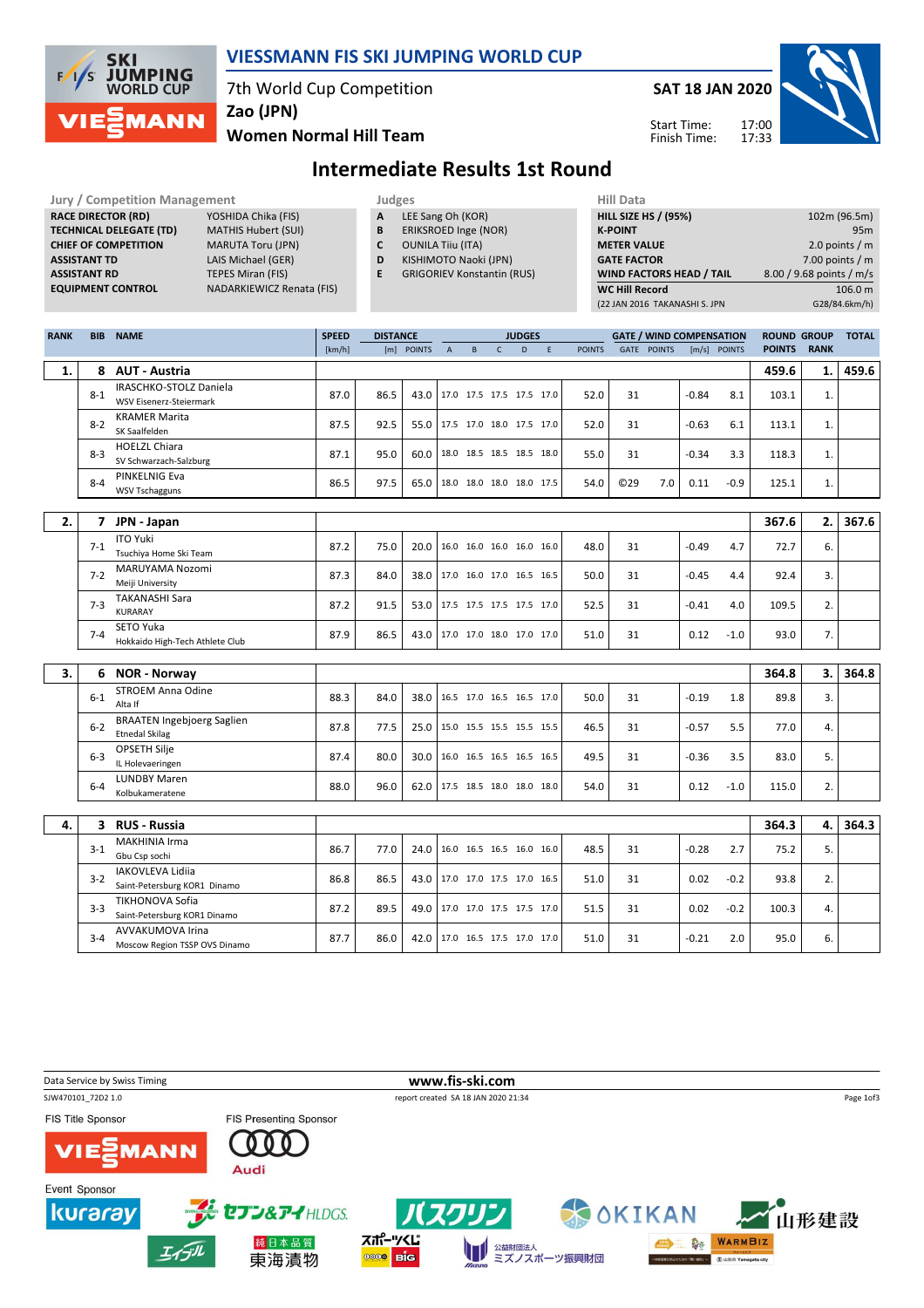

### VIESSMANN FIS SKI JUMPING WORLD CUP

7th World Cup Competition

SAT 18 JAN 2020

Start Time: Finish Time:



Women Normal Hill Team Zao (JPN)

## Intermediate Results 1st Round

| <b>RANK</b> | <b>BIB</b> | <b>NAME</b>                                                      | <b>SPEED</b> | <b>DISTANCE</b> |            |                |   |              | <b>JUDGES</b>            |    |               |    | <b>GATE / WIND COMPENSATION</b> |         |              | <b>ROUND GROUP</b> |             | <b>TOTAL</b> |
|-------------|------------|------------------------------------------------------------------|--------------|-----------------|------------|----------------|---|--------------|--------------------------|----|---------------|----|---------------------------------|---------|--------------|--------------------|-------------|--------------|
|             |            |                                                                  | [km/h]       |                 | [m] POINTS | $\overline{A}$ | B | $\mathsf{C}$ | D                        | F. | <b>POINTS</b> |    | GATE POINTS                     |         | [m/s] POINTS | <b>POINTS</b>      | <b>RANK</b> |              |
| 5.          | 4          | SLO - Slovenia                                                   |              |                 |            |                |   |              |                          |    |               |    |                                 |         |              | 349.1              | 5.          | 349.1        |
|             | $4 - 1$    | ROGELJ Spela                                                     | 87.2         | 79.0            | 28.0       |                |   |              | 16.0 16.0 16.5 16.0 16.5 |    | 48.5          | 31 |                                 | $-0.28$ | 2.7          | 79.2               | 4.          |              |
|             |            | SSK Ilirija                                                      |              |                 |            |                |   |              |                          |    |               |    |                                 |         |              |                    |             |              |
|             | $4 - 2$    | <b>BRECL Jerneja</b><br>SSK Mislinja                             | 86.8         | 73.5            | 17.0       |                |   |              | 16.0 15.5 15.5 15.5 15.5 |    | 46.5          | 31 |                                 | $-0.15$ | 1.5          | 65.0               | 6.          |              |
|             | $4 - 3$    | <b>KLINEC Ema</b><br>Ssk Alpina ziri                             | 87.2         | 89.5            | 49.0       |                |   |              | 17.5 17.5 17.5 17.5 18.0 |    | 52.5          | 31 |                                 | $-0.16$ | 1.5          | 103.0              | 3.          |              |
|             | $4 - 4$    | <b>KRIZNAR Nika</b><br>Ssk Alpina ziri                           | 87.1         | 90.5            | 51.0       |                |   |              | 17.5 17.0 17.5 17.0 17.0 |    | 51.5          | 31 |                                 | 0.07    | $-0.6$       | 101.9              | 4.          |              |
|             |            |                                                                  |              |                 |            |                |   |              |                          |    |               |    |                                 |         |              |                    |             |              |
| 6.          |            | 5 GER - Germany                                                  |              |                 |            |                |   |              |                          |    |               |    |                                 |         |              | 326.7              | 6.          | 326.7        |
|             | $5 - 1$    | <b>SEYFARTH Juliane</b><br>WSC 07 Ruhla                          | 87.1         | 85.0            | 40.0       |                |   |              | 16.5 17.0 17.0 17.0 17.0 |    | 51.0          | 31 |                                 | $-0.19$ | 1.8          | 92.8               | 2.          |              |
|             | $5 - 2$    | <b>FREITAG Selina</b><br>Sg Nickelhuette Aue                     | 88.2         | 69.0            | 8.0        |                |   |              | 13.0 12.5 14.0 14.0 12.5 |    | 39.5          | 31 |                                 | $-0.43$ | 4.2          | 51.7               | 8.          |              |
|             | $5 - 3$    | <b>REISCH Agnes</b><br>Wsv Isny                                  | 88.1         | 77.5            | 25.0       |                |   |              | 16.5 16.0 16.0 16.0 16.0 |    | 48.0          | 31 |                                 | $-0.51$ | 4.9          | 77.9               | 6.          |              |
|             | $5 - 4$    | <b>ALTHAUS Katharina</b><br>SC 1906 Oberstdorf                   | 87.8         | 90.5            | 51.0       |                |   |              | 17.5 17.0 17.5 17.5 17.5 |    | 52.5          | 31 |                                 | $-0.08$ | 0.8          | 104.3              | 3.          |              |
|             |            |                                                                  |              |                 |            |                |   |              |                          |    |               |    |                                 |         |              |                    |             |              |
| 7.          |            | 2 ITA - Italy                                                    |              |                 |            |                |   |              |                          |    |               |    |                                 |         |              | 290.4              | 7.          | 290.4        |
|             | $2 - 1$    | <b>RUNGGALDIER Elena</b><br><b>GRUPPO SCIATORI FIAMME GIALLE</b> | 87.0         | 71.0            | 12.0       |                |   |              | 15.5 16.0 15.5 16.0 16.0 |    | 47.5          | 31 |                                 | $-0.43$ | 4.2          | 63.7               | 8.          |              |
|             | $2 - 2$    | <b>MALSINER Manuela</b><br><b>GRUPPO SCIATORI FIAMME GIALLE</b>  | 86.8         | 73.5            | 17.0       |                |   |              | 16.0 16.0 16.0 16.0 16.0 |    | 48.0          | 31 |                                 | $-0.79$ | 7.6          | 72.6               | 5.          |              |
|             | $2 - 3$    | <b>AMBROSI Martina</b><br>U.S. DOLOMITICA A.S.D.                 | 86.4         | 68.0            | 6.0        |                |   |              | 15.5 15.5 16.0 15.5 16.0 |    | 47.0          | 31 |                                 | $-0.38$ | 3.7          | 56.7               | 8.          |              |
|             | $2 - 4$    | <b>MALSINER Lara</b><br><b>GRUPPO SCIATORI FIAMME GIALLE</b>     | 87.6         | 88.0            | 46.0       |                |   |              | 17.5 16.5 17.0 16.5 16.5 |    | 50.0          | 31 |                                 | $-0.14$ | 1.4          | 97.4               | 5.          |              |
|             |            |                                                                  |              |                 |            |                |   |              |                          |    |               |    |                                 |         |              |                    |             |              |
| 8.          |            | 1 POL - Poland                                                   |              |                 |            |                |   |              |                          |    |               |    |                                 |         |              | 274.3              | 8.          | 274.3        |
|             | $1 - 1$    | <b>TWARDOSZ Anna</b><br>PKS Olimpijczyk Gilowice                 | 87.3         | 76.5            | 23.0       |                |   |              | 15.0 15.0 15.5 16.0 15.0 |    | 45.5          | 31 |                                 | 0.03    | $-0.2$       | 68.3               | 7.          |              |
|             | $1 - 2$    | <b>KONDERLA Nicole</b><br>Wss Wisla                              | 87.1         | 68.0            | 6.0        |                |   |              | 14.0 14.5 15.0 15.0 15.0 |    | 44.5          | 31 |                                 | $-0.74$ | 7.2          | 57.7               | 7.          |              |
|             | $1 - 3$    | SZWAB Joanna<br>AZS Zakopane                                     | 86.0         | 68.0            | 6.0        |                |   |              | 15.5 15.0 15.5 14.5 14.5 |    | 45.0          | 31 |                                 | $-0.68$ | 6.6          | 57.6               | 7.          |              |
|             | $1 - 4$    | RAJDA Kinga<br>Ss-R Lzs sokol szczyrk                            | 87.1         | 85.0            | 40.0 l     |                |   |              | 17.0 16.0 17.0 17.0 16.0 |    | 50.0          | 31 |                                 | $-0.07$ | 0.7          | 90.7               | 8.          |              |